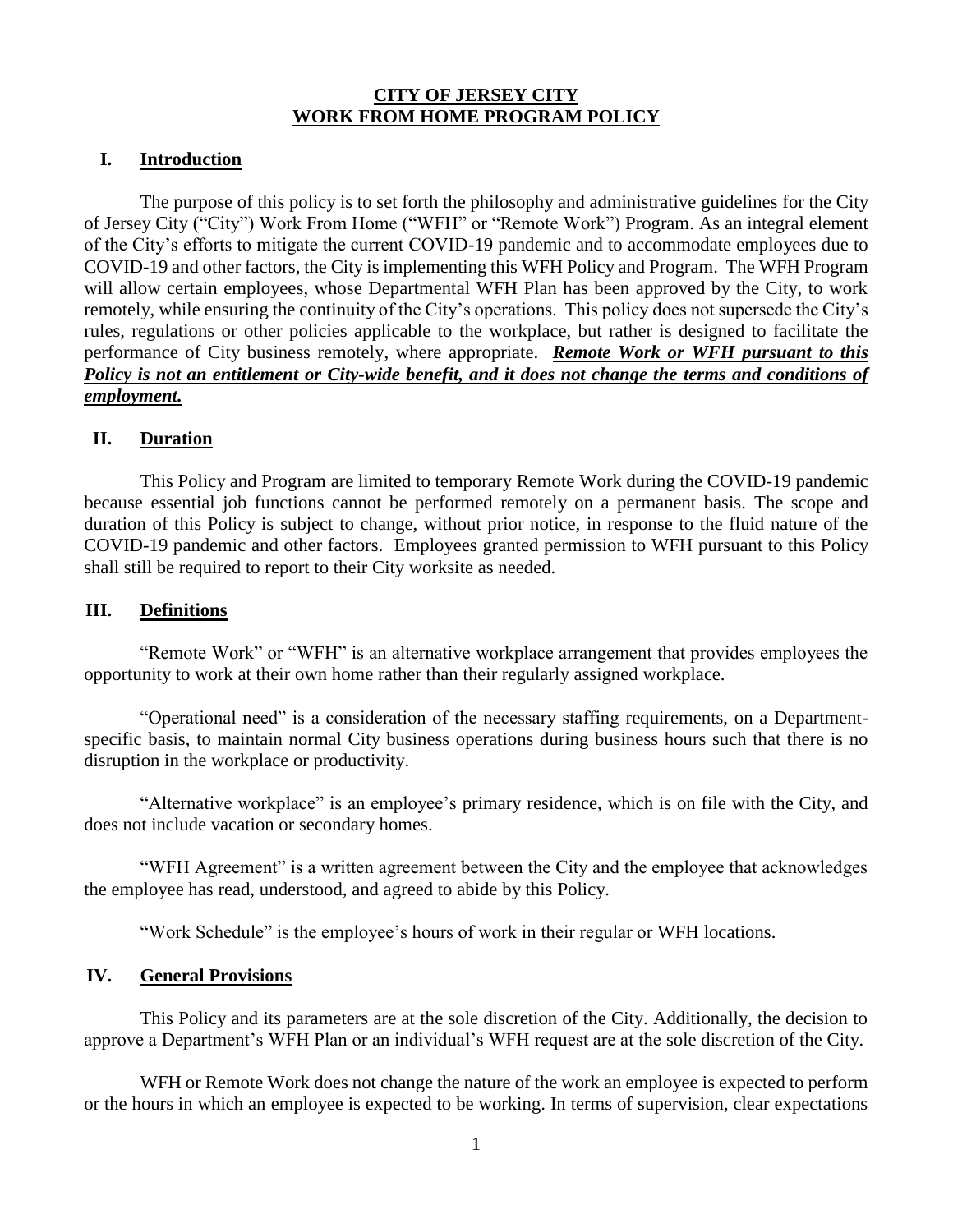and measurable tasks are essential components in considering whether WFH Plan is an option or should be continued. WFH employees must be supervised through the development of a system to distribute appropriate work with measurable outputs that can ensure appropriate levels of employee accountability. In the event an operational need arises, a WFH employee may be required to report back to his or her City work location.

Participation in a WFH Plan is based on the employee's job responsibilities as determined by the City, with the advice and guidance of the employee's Department Director. If an employee's productivity decreases or other performance/conduct issues arise, the manager or supervisor will treat the employee no differently than, and implement the same disciplinary policies as, an employee working in his or her regularly assigned City location.

Employees working under a WFH Plan are considered to be in an official duty status during the employee's designated work schedule. Employees must ensure they have the appropriate work environment for at their place of residence, including, but not limited to, internet connectivity, necessary technology, resource access, and security authority to conduct their job duties. WFH employees are prohibited from conducting personal or other business during their normal work schedule, with the exception of meal or other breaks, as applicable. Nonetheless, if the WFH employee is required to care for a dependent or adult during his or her regular work hours, then the employee is required make up that time during same work day.

This Policy and any WFH Plan may be discontinued at any time if its continuation would not be productive, efficient, or otherwise in the best interest of the City and public.

This Policy does not apply to requests for reasonable accommodations based on medical conditions.

# **V. Policy Administration**

The City's Department of Human Resources is responsible for the administration of this policy. Questions regarding this Policy should first be directed to the employee's Departmental HR Liaison and, subsequently, to the Department of Human Resources.

# **VI. Conditions**

Once an employee has been approved for any WFH arrangement, the following conditions shall apply:

- 1. The City reserves the right to cancel a WFH arrangement at any time.
- 2. WFH employees must enter into a written agreement with the City, which is attached hereto.
- 3. WFH employees must follow all City policies and procedures with working remotely.
- 4. WFH employees are subject to all attendance policies and practices of the City, including call out procedures and timesheet recordkeeping requirements. In addition, WFH employees shall be accountable for verification of Remote Work or WFH, dates, times and tasks.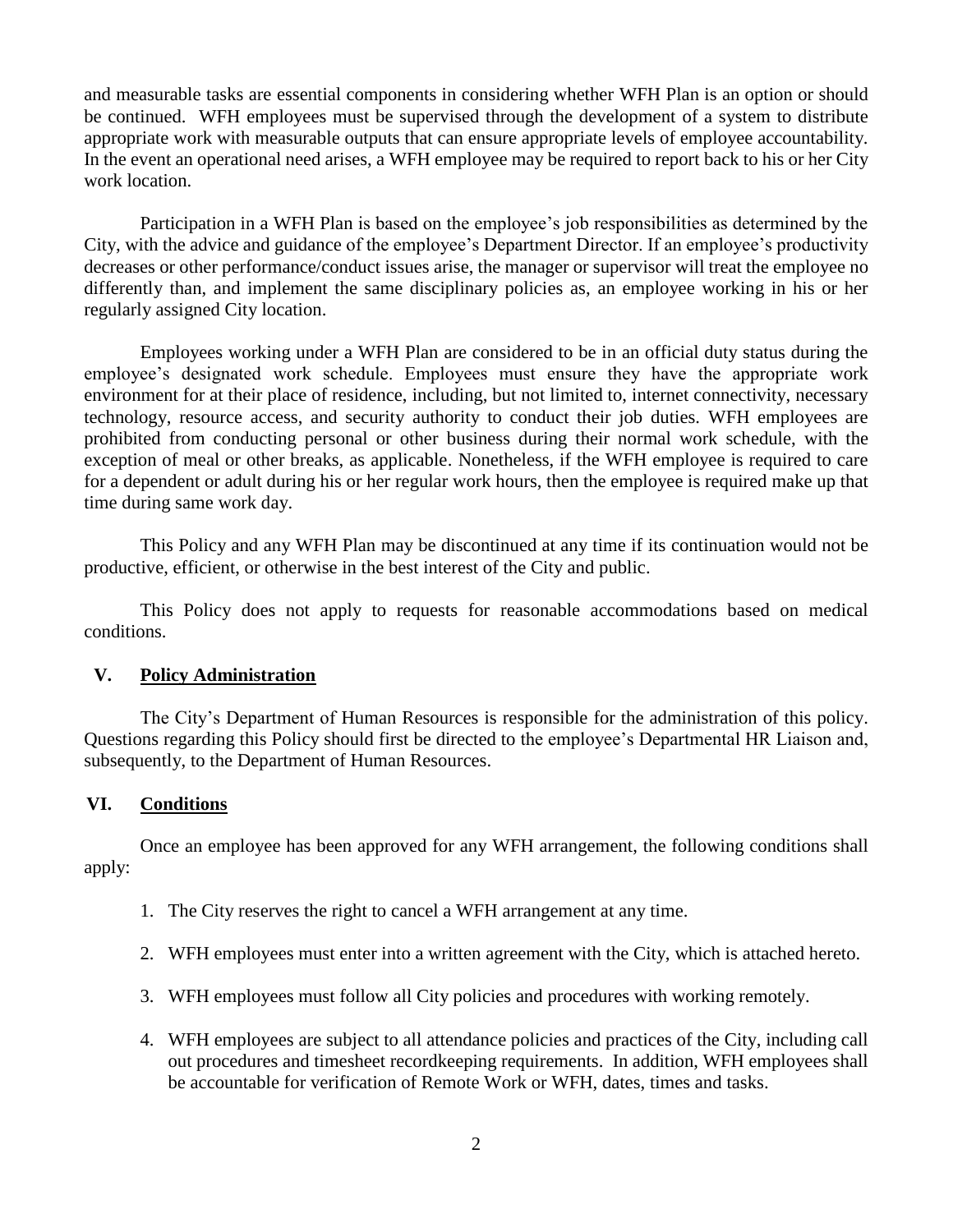- 5. WFH employees must be readily accessible by telephone and their City e-mail during their scheduled work hours. Employees must provide the City's Department of Human Resources, their Department Director, Division Director, and direct supervisor(s), their current home phone number and/or cell phone number, whichever will be routinely available for incoming calls during the workday. All calls to WFH employees should be returned within 2 hours, not including meal or other breaks, absent extenuating circumstances.
- 6. WFH employees are required to track their start and end times for the beginning/end of their work days, breaks taken throughout the day (with the exception of bathroom breaks), and any interruptions in their WFH day.
- 7. WFH employees will protect all government records and data against unauthorized disclosure, access, destruction, etc. Files and other information that are subject to confidentiality and attorney client privilege, must be secured from unauthorized access while at the WFH site.
- 8. Employees are required to maintain a safe WFH environment. Failure to maintain safe working conditions may result in termination of WFH privileges.
- 9. Department Directors and/or their designees shall supervise the work product produced by WFH employees on remote days to ensure appropriate levels of employee accountability.
- 10. WFH employees will be subject to periodic performance evaluations from their direct supervisors. Such evaluations shall include will not be milted to, daily interaction by phone, voicemail, video conferencing, and/or email.
- 11. WFH is not a replacement for dependent and/or adult care. Employees who need to care for dependents or adults are still required to work their regular full-time, part-time or contractspecific daily hours. Likewise, WFH is not intended to be used in place of vacation, sick, family, medical, or other types of leave. The use of paid time off, family, or medical leave must still be requested in the manner proscribed by the City's policies and/or the employee's labor agreement.
- 12. WFH employees will not be excused from working because workers at their regular work location are dismissed due to an emergency. For example, if a snow emergency is declared on the day an employee is scheduled to work remotely, the employee is not excused from work and must work as scheduled at home on the approved WFH day. Employees who have the capability to WFH and who are scheduled to go to their regular work location but are unable due to a state of emergency or office closure will be expected to WFH to the extent possible. Any typical limitations on WFH regarding dependent care will be suspended under these circumstances. Employees who have the capability to WFH but do not do so during a weather emergency or office closure, without pre-approval from the City, may be required to use their accrued paid time off.
- 13. Employees that are scheduled for a 4-day work week are not eligible for a WFH arrangement.
- 14. Hours in excess of an employee's regular or WFH hours (i.e., overtime) are not permitted unless the employee's manager has given written permission in advance of the overtime.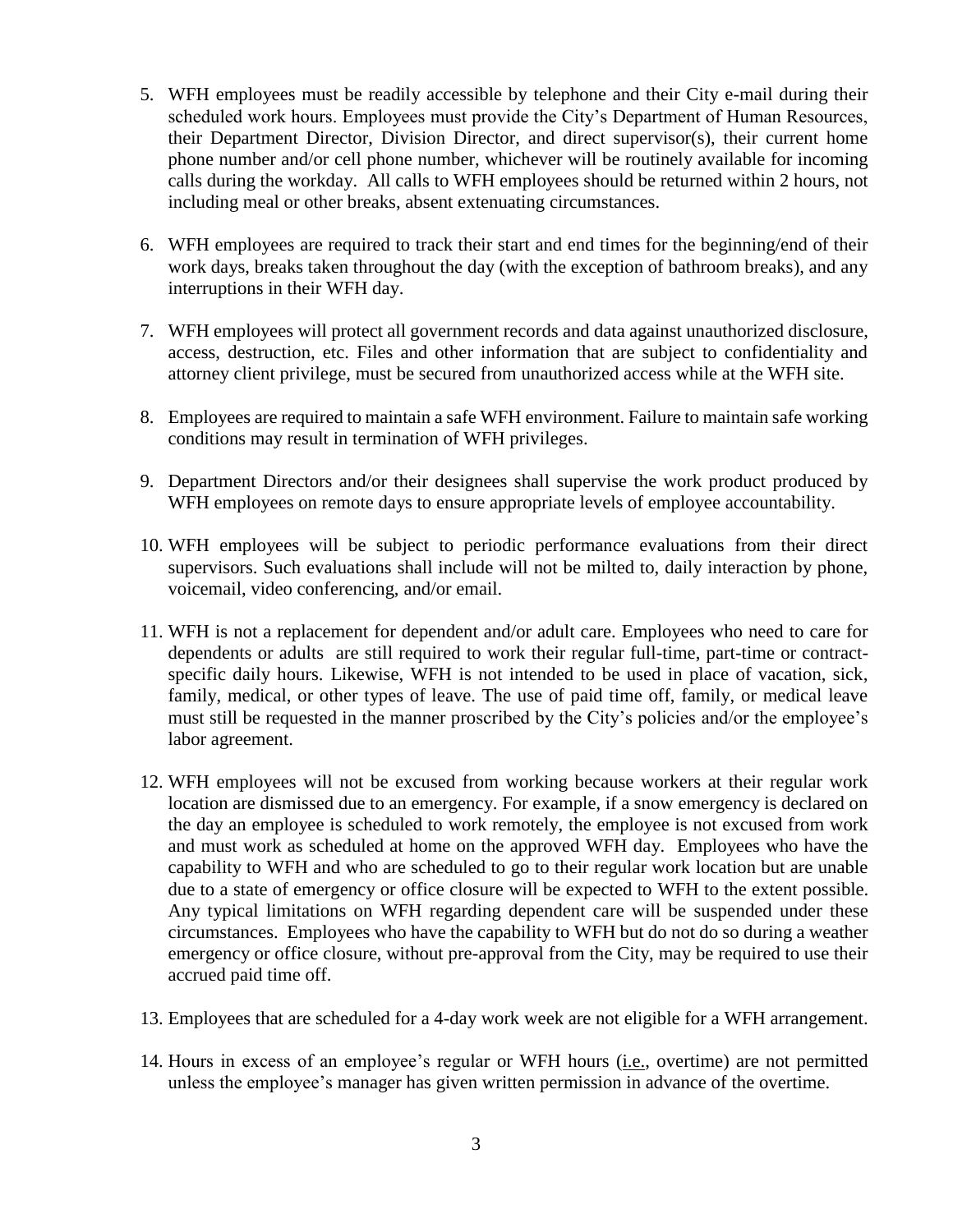- 15. The City is not responsible for the provision of any necessary WFH equipment (e.g., computer, scanner, mobile phone, etc.), operating costs, home maintenance, or any incidental costs (e.g., utilities, internet service, etc.) associated with the employee's WFH arrangement. Likewise, the City will not be liable for any damages to the employee's property that results from participating in Remote Work.
- 16. Workers' compensation does not apply to injuries to any third parties or members of the employee's family at the alternative workplace. In the event of a job-related injury, employees are required to immediately report the incident to your Department Director and Risk Management.
- 17. The City makes no representation on any income tax implications related to Remote Work and the employee's alternative workplace. Employees are encouraged to consult a personal tax advisor with regard to their individual situations.
- 18. WFH employees will comply with all monitoring, security measures and disclosure provisions, including password protection, as required by the City in its discretion. These include, but are not limited to the following:
	- A. **WFH Employee Monitoring Software:** The City shall install software that monitors the work habits and activities of WFH employees on the WFH employee's City owned computer equipment. The tasks performed by the software shall respect the privacy of employees to the greatest extent possible and shall include, but not be limited to, the following:
		- (1) Monitoring the time of use and interaction with various work related computer software, including Microsoft Word, Excel, Outlook, web browsers, etc. The software will **not** record the content of any keys typed by a WFH employee.
		- (2) Recording any the domain names or IP addresses of any webpages or servers on the Internet that are accessed by a WFH employee.
		- (3) The software will **not** record, capture or log the output of any of the webpages or servers access by the WFH employee.
		- (4) The software will only track activity during the days and times that an employee is scheduled to work from home. It shall be the responsibility of the WFH employee to inform the IT division of any deviations from their approved work from home schedule in advance.
	- B. **Security:** The WFH Employee shall store any personal equipment used to access the City's computers or networked infrastructure in a reasonably secure environment. Any notifications from a virus scanner, or other similar software, of a compromise of a WFH Employee's personal computer shall be immediately reported to I.T.
	- C. **Use of the City's Virtual Private Network (VPN) and Remote Desktop Client:** The preferred method for a WFH Employee to conduct their daily work is by connecting to the City's VPN and using a Remote Desktop Client to access the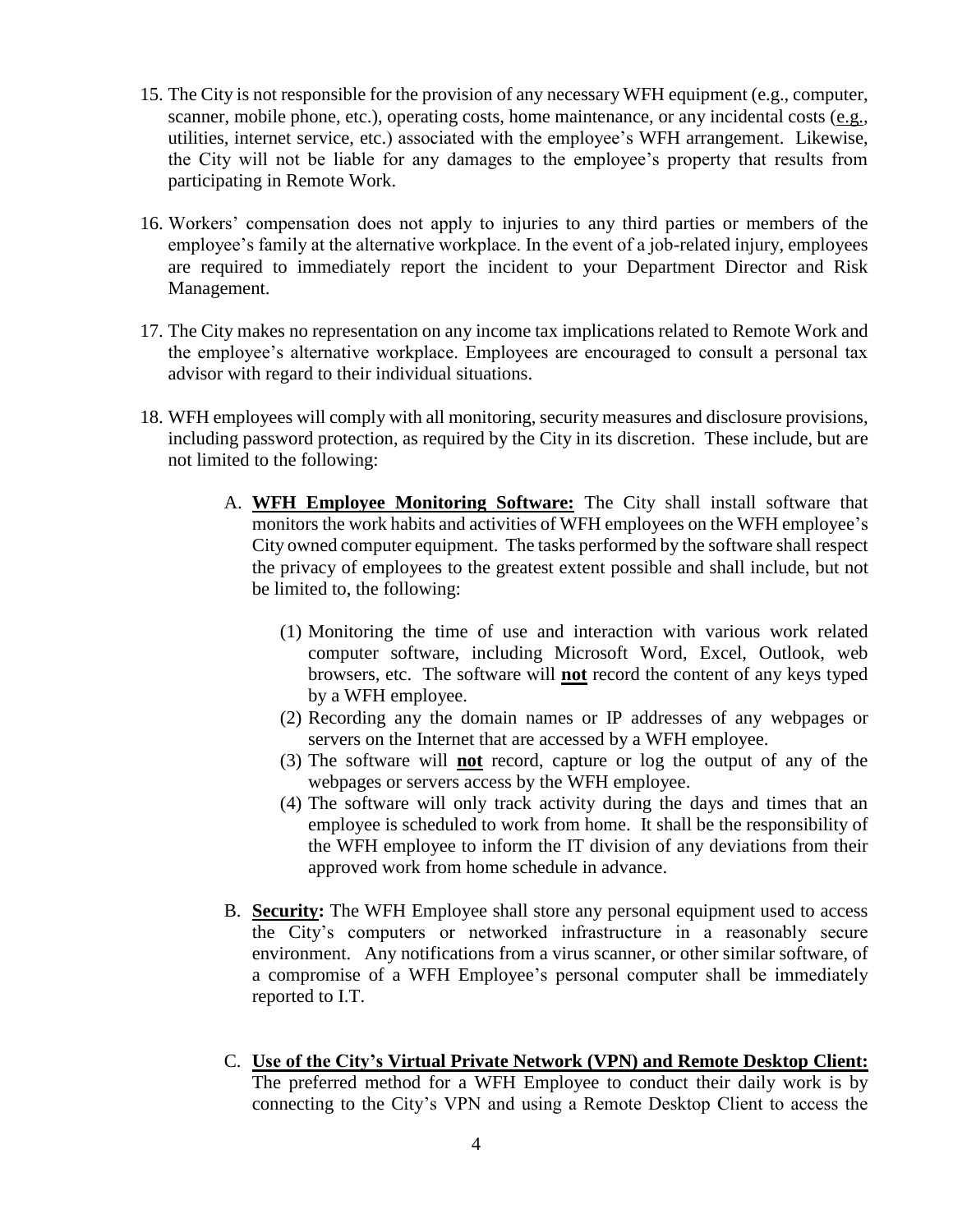WFH Employee's City desktop computer. It is permissible to use any application that requires access to a microphone or camera (Microsoft Teams, Zoom, etc.) directly from a WFH employee's computer, due to the fact that the camera and microphone cannot easily be used with a Remote Desktop Client. If a WFH Employee does not want to use the City VPN and Remote Desktop Client, the WFH Employee may seek approval from their Director to have the monitoring software installed on their personal computer and to use the personal computer for work without using the VPN or Remote Desktop Client.

- D. **Documents:** Any documents created on a WFH Employee's computer for the purpose of City business shall be uploaded to the WFH Employee's "Microsoft OneDrive" folder.
- E. **Installation and Getting Started**: Upon execution of the WFH Agreement, Employees must contact the I.T. Help Desk (x4442) for further instructions and any necessary technical assistance.